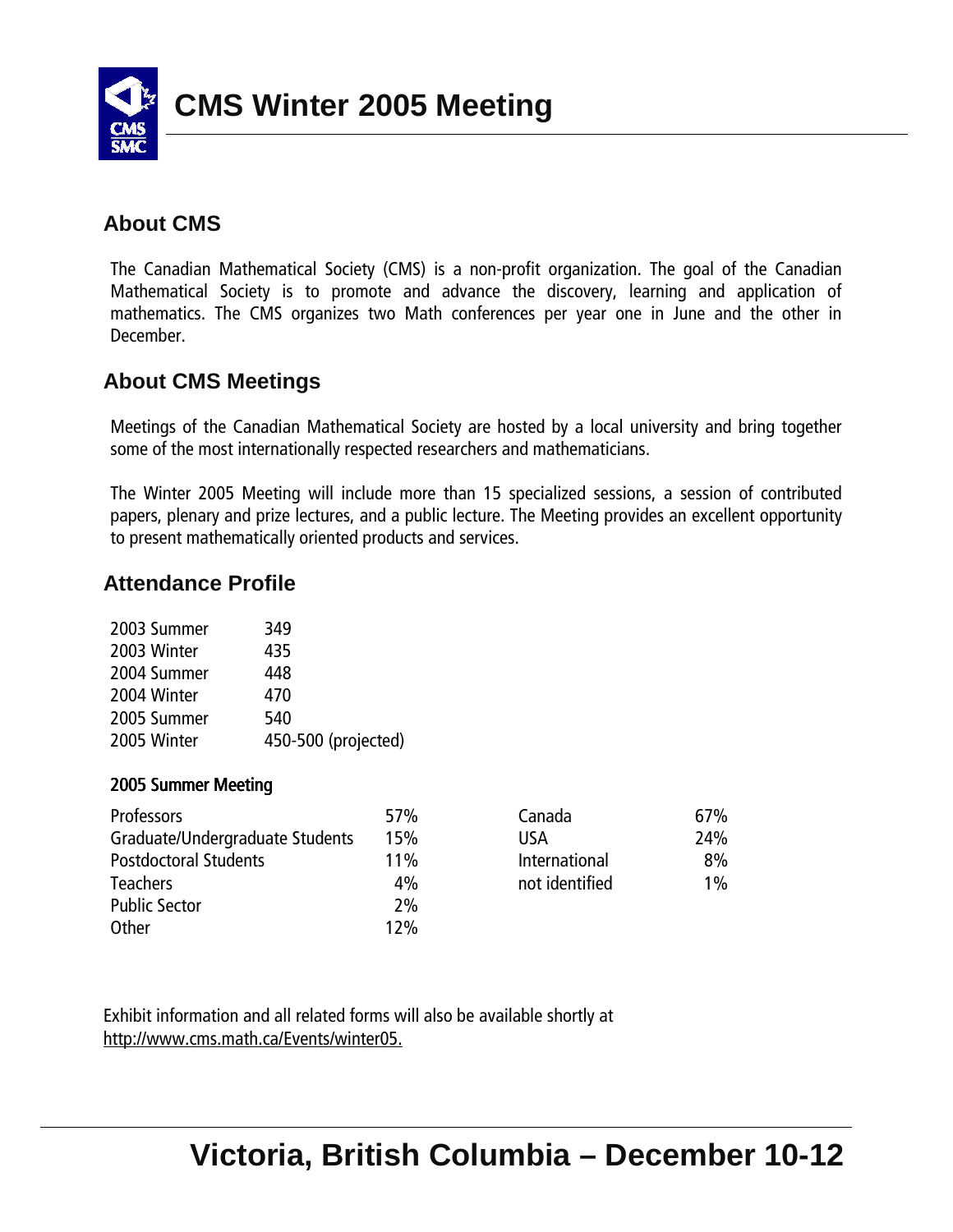

#### **Exhibit Dates**

| Move-In           | Friday, December 9                            | $1:00$ PM $-$ 4:00 PM |
|-------------------|-----------------------------------------------|-----------------------|
| Move-Out          | Sunday, December 11                           | $4:00$ PM $-5:00$ PM  |
| <b>Show Hours</b> | Saturday, December 10 and Sunday, December 11 | 9:30 AM – 4:00 PM     |

#### **Booth Specifications**

- 10' x 10' exhibit space, 8' high back wall, 3' high sidewalls
- Three 6' draped tables
- Two upholstered chairs
- One identification sign
- 2 badges (additional badges \$30.00 each)
- Company listing in the Meeting Programme

#### **Cost**

\$325.00 Corporate Members \$425.00 Non-Members

#### **Registration**

Please include the names of your company representatives on the Contract for Exhibit Space. There is a charge of \$30 CDN per each additional badge requested over the two per booth. Representatives planning to attend sessions do not qualify as exhibitors and are required to pay the appropriate registration fee.

#### **Accommodations**

Exhibitors must make their own arrangements for accommodation. Accommodation information can be found on the CMS website at http://www.cms.math.ca/Events/winter05. International exhibitors should be aware that all payments for housing must be made in Canadian currency, and balances paid through credit cards will be reflected as such.

If your exhibit staff has not yet been selected, it may still be possible to reserve a number of rooms in advance with a credit card guarantee, using tentative names and arrival and departure dates. The correct names of individuals as well as arrival and departure dates may be submitted later. Please note that reservations must be made under individual names; hotels will not accept reservations under a company name.

#### **Social Events**

A Welcoming Reception will be held Friday, December 9, from 7:00 to 9:00 PM at the Empress Hotel. A Banquet will be held at the Empress Hotel on Sunday, December 11, commencing at 7:00 pm, preceded by a cash bar at 6:00 PM Tickets to this event are available at \$60.00 each. Coffee and juice will be available in the exhibit area during the scheduled breaks.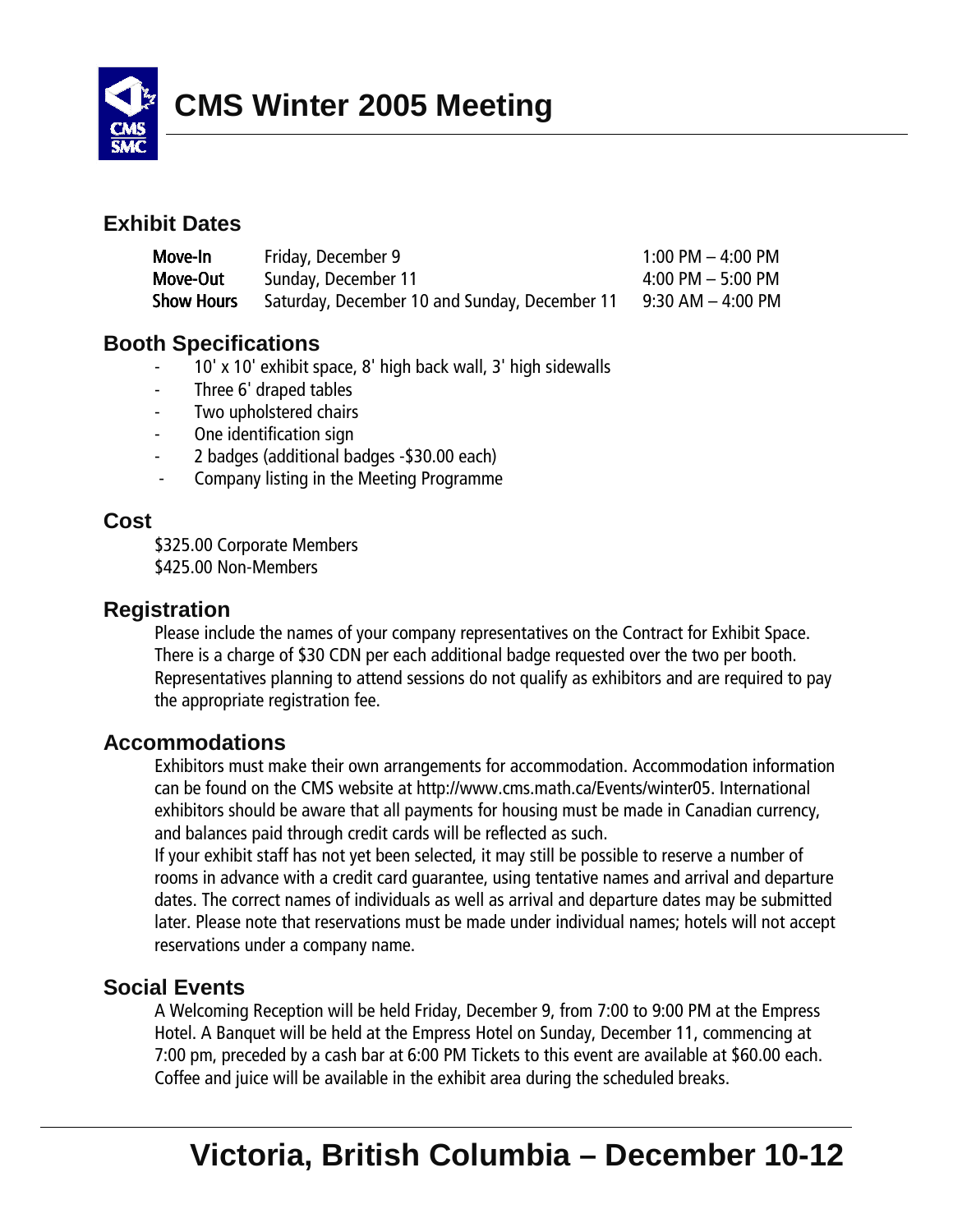

## **Shipping**

Advance Shipments have to be sent to the address of the official decorator. The contact information will be available shortly at http://www.cms.math.ca/Events/winter05. All boxes have to clearly indicate the Exhibitor's name, booth number and total number of boxes in the shipment.

Packages, crates, and boxes should arrive at the decorator no earlier than Monday, December 5, 2005 and no later than December 8, 2005.

The official decorator will receive goods only if the freight is prepaid and the Drayage/Materials Handling Order Form is returned signed. The form is available in the Exhibitor Service Kit on the CMS web site.

Exhibitors may, of course, handle their own material if they so choose. These arrangements must be made in advance of move-in. Exhibitors who do NOT use the services of the official decorator must be prepared to supply their own labour, dollies, etc. for set-up and dismantling. Please DO NOT send materials to the CMS Executive Office address. The CMS will not take responsibility for shipping them to the exhibit site. DO NOT send materials to the university, the conference centre or to the hotel(s). They will not take responsibility for storing or delivering them to the exhibit site.

## **International Shipping**

Mendelssohn has been appointed as official customs broker for this event. For all customs and shipping needs, we recommend that you deal directly with Mendelssohn. They will advise on how best to ship goods and will assist exhibitors in the completion of customs documents. Their Canada Bound Customs and Shipping Guide, containing all necessary customs forms and examples for their completion, is available from Mendelssohn or you may also download their forms from their website: www.mend.com or go directly to

www.mend.com/html/download.html.

For customs related inquiries please contact Bob Parker: Tel 604-687-5535 ext. 7705 or E-Mail robtparker@mend.com.

Please notify Mendelssohn in advance if you are bringing commercial goods with you on the plane or driving your own vehicle into Canada. This will permit Mendelssohn to supply you with the appropriate customs forms and advise their border offices of your crossing.

Arrangements should be made at least 20 days prior to the deadline date. The cost for this service is not included in the decorator Material Handling fees.

## **Return Shipment - Domestic and International**

Each box of the return shipment has to be marked with the return shipping address and the number of boxes or crates being shipped and the correctly filled out Bill of Landing has to be taped to one of the boxes.

The decorator will bring the freight to their warehouse where the carrier of your choice can pick up no sooner than two days after the show ends and no later than one week after the show ends. It is up to the exhibitor to make pick up arrangements with the carrier.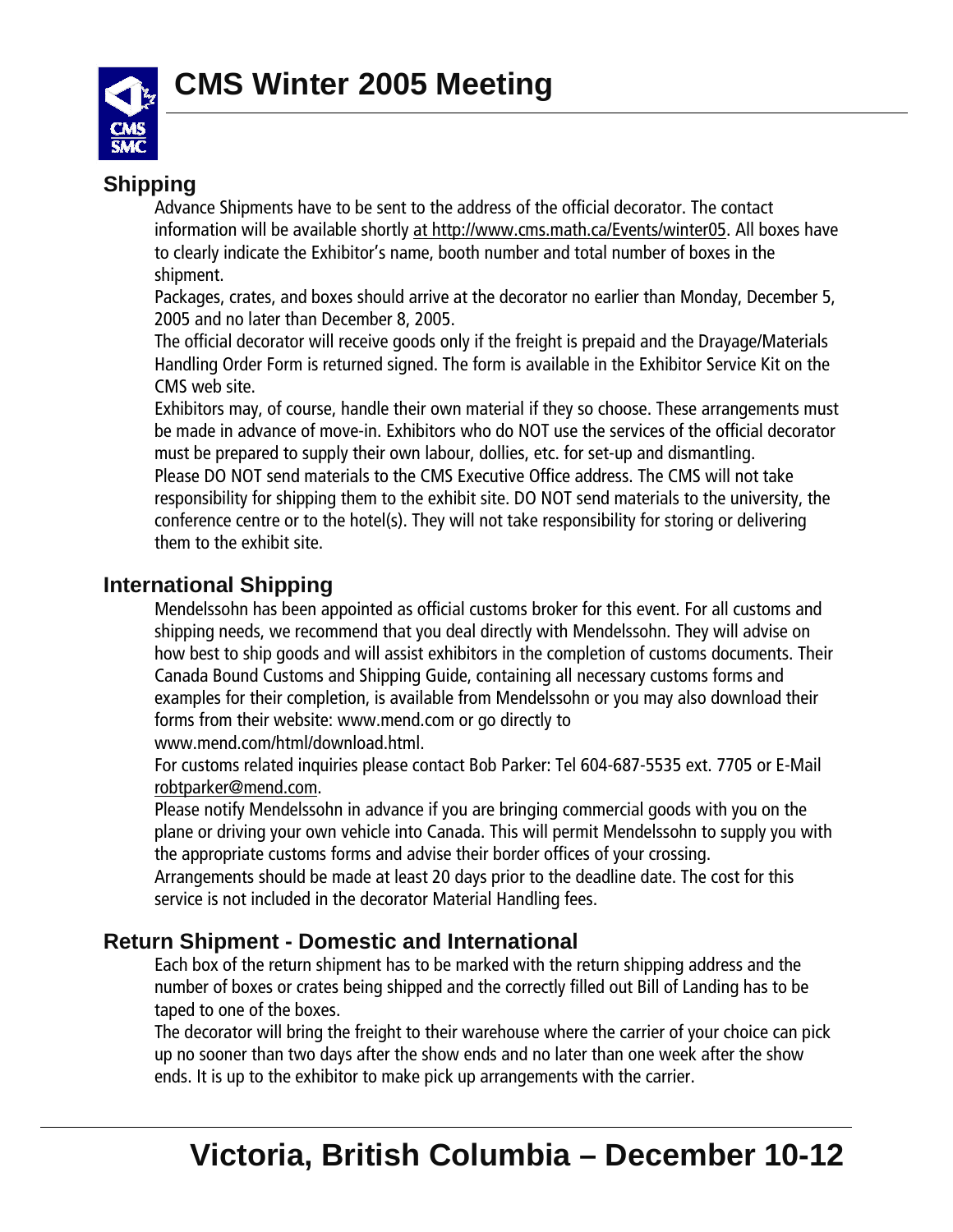

Terms of Agreement - The contract for Exhibit Space properly executed by the exhibitor and accepted in writing by the Canadian Mathematical Society shall be considered a binding agreement between the two parties and subject to the rules stated herein. Space will be assigned in order of receipt of contracts accompanied by payment.

**Exhibitor Services** - An exhibitors' services kit will be sent directly by the official decorator. This kit will contain forms and rates for the various services offered by the official contractors. Please contact the decorator directly with any questions regarding the service kits. Exhibitor services will be available by the official contractor throughout move-in and move-out periods.

Use of Display Space -All demonstration and distribution of literature and promotional materials must be confined to the limits of the exhibitorís booth or assigned table display space. Exhibitors who need to store boxes behind their display must keep them out of the attendee's line of sight for a professional appearance. Exhibits may not obstruct the view of adjacent booths.

Security - The CMS will provide security guard service in the hall for all hours during which the exhibits are closed. Exhibitors are required to keep an attendant in their booths during the exhibit hours. After exhibit hours, only those exhibitors properly identified and with permission from the Exhibits Coordinator may enter the exhibit area. Otherwise, exhibitors may not have access to the exhibit area until one hour prior to the daily opening of the exhibit.

Electrical /Lighting - Adequate overhead illumination is provided. Exhibitors requiring any special electrical supply should contact the Decorator to make special arrangements. Lighting by use of lanterns and candles is prohibited.

Building Protection - Nothing shall be rested against, pasted on, tacked, nailed, or otherwise attached to columns, walls, or floors. Exhibitors who violate this restriction will be required to pay for damage.

Fire & Safety - All material used for draping and/or skirting is fire retardant in accordance with fire regulations. Combustible decorations cannot be used in any manner. Exhibitors agree to notify the organisers immediately of any loose carpeting, unstable shelving or any other unsecured material within their booth area. Exhibitors also agree to maintain all exhibit material within their booth dimensions, including chairs, counters, balloons, etc.

Inability to Perform - In the event of fire, strikes, or other uncontrollable circumstances rendering the exhibit area unfit or unavailable for use, this contract will not be binding.

Cancellation - A penalty charge of \$100 per booth will be applied for booths cancelled before November 15, 2005. Refunds will not be issued for booths cancelled after November 15, 2005.

Liability - It is agreed that exhibitors shall assume all responsibility for any loss, damage, or injury that they shall have or cause, and that they shall indemnify and hold harmless the Canadian Mathematical Society, the Victoria Conference Centre, Mendelssohn, and the official decorator (to be determined) from all liability which may ensue, from any cause.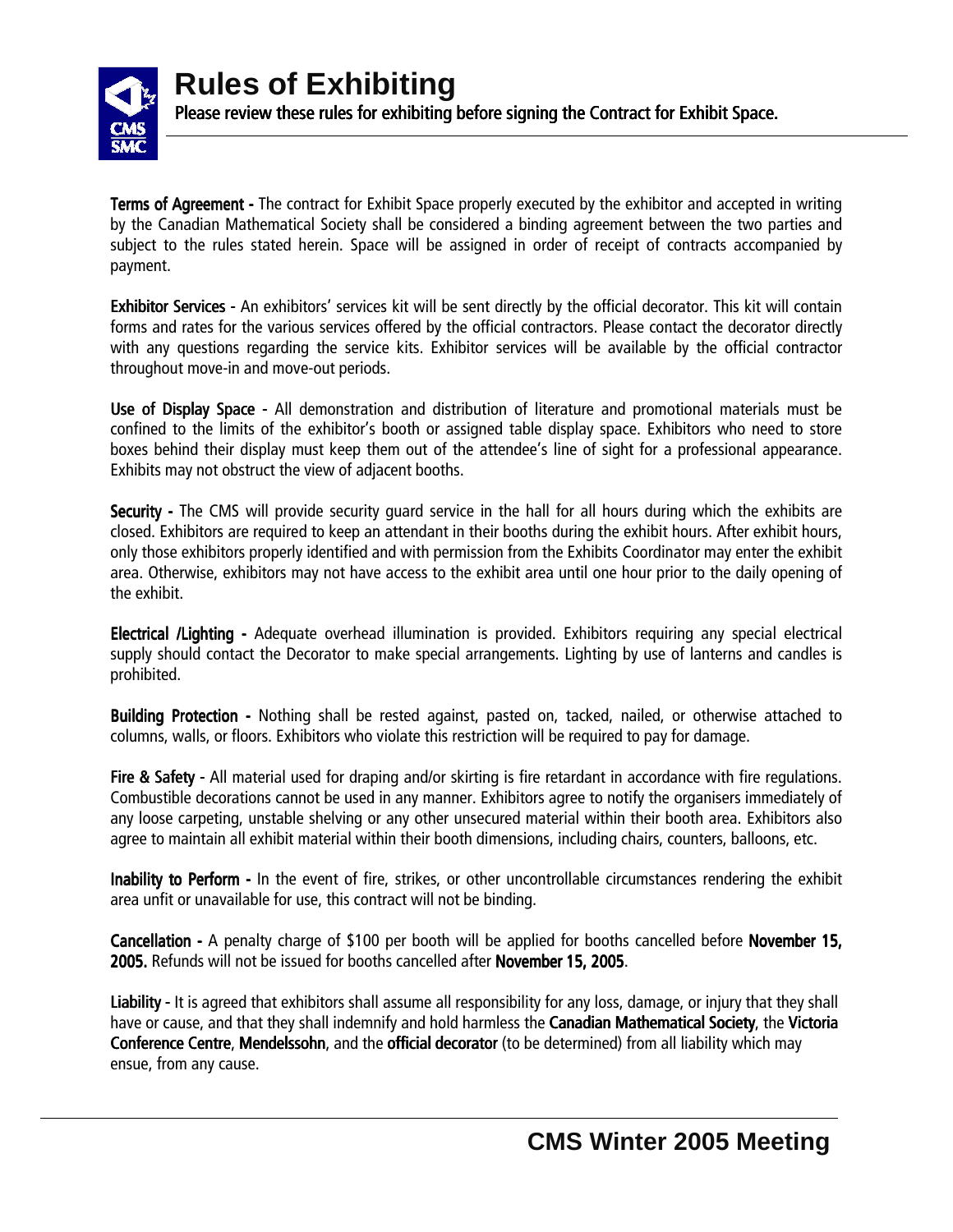

# **Joint Books Contract CMS Winter 2005 Meeting**

Exhibit space is assigned on a first-come, first served basis and payment is required in full prior to consideration. Cancellation Policy: A penalty charge of \$100.00 per booth will be applied for booths cancelled three weeks prior to the meeting. Refunds cannot be issued for space cancelled after November 15, 2005. The undersigned agrees to abide by all requirements mentioned in the RULES FOR EXHIBITING.

# **Company Information**

|        | <b>Company Name:</b>                  | <u> 1989 - Johann Stoff, deutscher Stoffen und der Stoffen und der Stoffen und der Stoffen und der Stoffen und der</u> |                                                      |  |
|--------|---------------------------------------|------------------------------------------------------------------------------------------------------------------------|------------------------------------------------------|--|
|        | <b>Billing Address:</b>               |                                                                                                                        |                                                      |  |
| City   |                                       |                                                                                                                        | Postal Code                                          |  |
| Phone: |                                       | <u> 1980 - Jan Samuel Barbara, poeta establecidad en la contrada de la contrada de la contrada de la contrada de</u>   | Fax:                                                 |  |
|        | E-mail address:                       |                                                                                                                        |                                                      |  |
|        | <b>Company Representatives:</b><br>1. |                                                                                                                        | <u> 1980 - Johann Barn, fransk politik (f. 1980)</u> |  |
|        | 2.                                    |                                                                                                                        |                                                      |  |
|        | 3.                                    |                                                                                                                        |                                                      |  |
|        |                                       |                                                                                                                        | Date:                                                |  |
|        | <b>Payment Information</b>            |                                                                                                                        |                                                      |  |
|        |                                       | Booth @ \$325.00 (Corporate Member                                                                                     |                                                      |  |
|        |                                       |                                                                                                                        |                                                      |  |
|        |                                       | Booth @ \$425.00 (Non-Member)                                                                                          |                                                      |  |
|        |                                       | Additional Representatives @ \$30.00                                                                                   |                                                      |  |
|        |                                       | Subtotal                                                                                                               |                                                      |  |
|        |                                       | 7% GST                                                                                                                 |                                                      |  |
|        |                                       | Banquet                                                                                                                |                                                      |  |
|        |                                       | tickets<br><b>TOTAL</b>                                                                                                |                                                      |  |
|        |                                       |                                                                                                                        |                                                      |  |
|        | Cheque (payable to CMS)               | <b>Card Number:</b>                                                                                                    |                                                      |  |
|        | <b>VISA</b>                           | <b>Expiry Date:</b>                                                                                                    |                                                      |  |
|        | <b>MasterCard</b>                     | <b>Cardholder Name:</b>                                                                                                |                                                      |  |
|        | (GST #11883 3979 RT0001)              | Cardholder<br>Signature:                                                                                               |                                                      |  |

# **CMS Winter 2005 Meeting**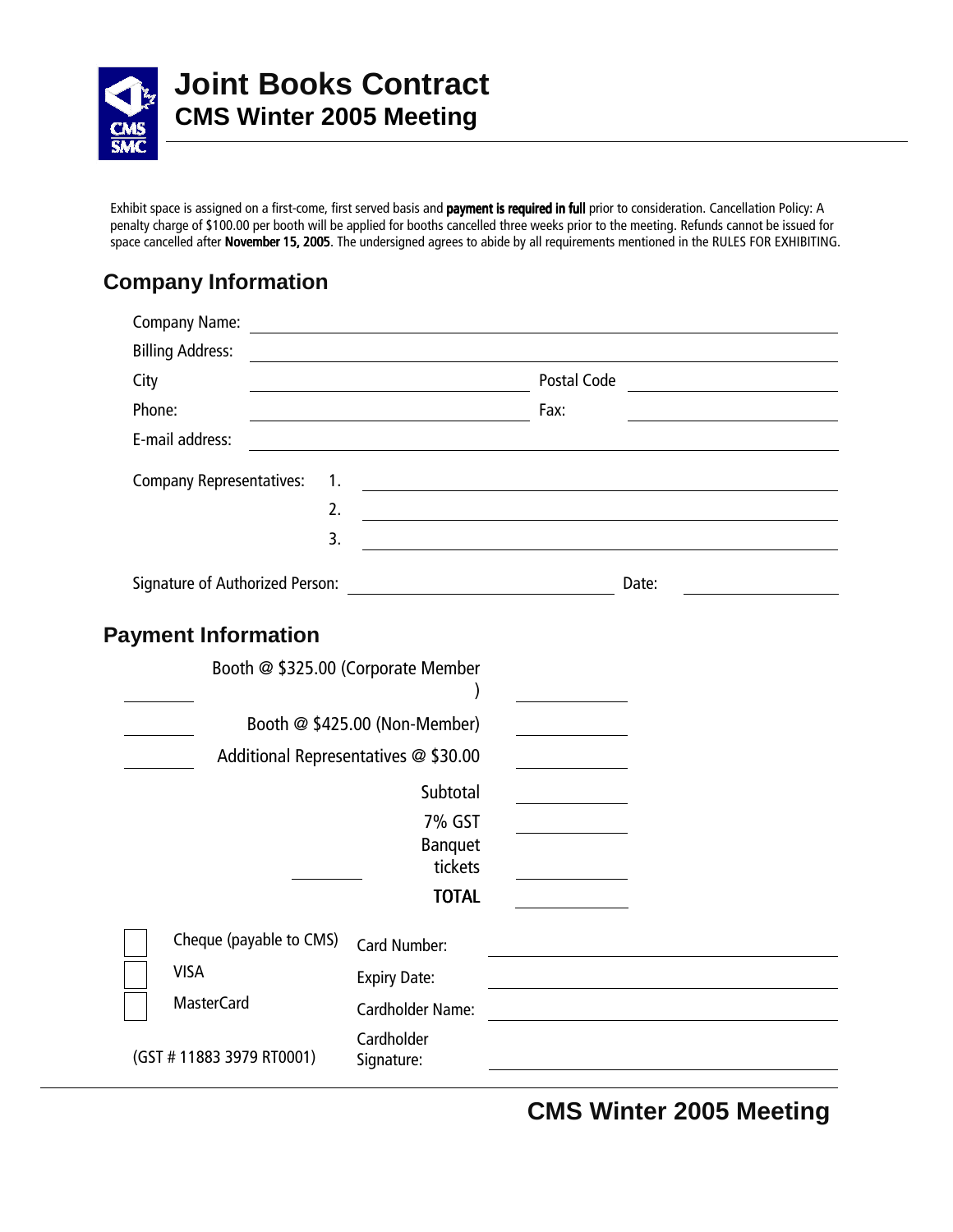

The undersigned wishes to exhibit the following books, journals, and/or other promotional material at the Joint Exhibit. The CMS is not liable for any loss of, or damage to, any of these materials. Materials displayed at the Joint Exhibit will be donated to the sponsoring University at the end of the meeting. Materials may not be removed or retrieved during the meeting. This booth cannot be attended and/or staffed by any representative of participating publishers. The CMS is not responsible for any shipment of Joint Books Exhibit material not received at the meeting. All fees are non refundable. By signing, the undersigning confirms that he/she is authorized to sign and enter into this contract and agrees to abide by all requirements, restrictions and obligations listed.

## **Company Information**

|        | <b>Company Name:</b>                    | <u> 1980 - Andrea Andrew Maria (h. 1980).</u> |       |             |       |              |  |
|--------|-----------------------------------------|-----------------------------------------------|-------|-------------|-------|--------------|--|
|        | <b>Billing Address:</b>                 |                                               |       |             |       |              |  |
| City   |                                         |                                               |       | Postal Code |       |              |  |
| Phone: |                                         |                                               |       | Fax:        |       |              |  |
|        | E-mail address:                         |                                               |       |             |       |              |  |
|        | Signature of Authorized Person:         |                                               |       |             | Date: |              |  |
|        | <b>Payment Information</b>              |                                               |       |             |       |              |  |
|        | Books @ \$30.00                         |                                               | Title |             |       |              |  |
|        | Journals @ \$30.00                      |                                               |       |             |       |              |  |
|        | Posters @ \$40.00                       |                                               |       |             |       |              |  |
|        | Catalogs @ \$30.00 (100 copies or less) |                                               |       |             |       |              |  |
|        | Flyers @ \$35.00 (200 copies or less)   |                                               |       |             |       |              |  |
|        |                                         |                                               |       |             |       | <b>Total</b> |  |
|        | Cheque (payable to CMS)                 | Card Number:                                  |       |             |       |              |  |
|        | <b>VISA</b>                             | <b>Expiry Date:</b>                           |       |             |       |              |  |
|        | <b>MasterCard</b>                       | Cardholder Name:                              |       |             |       |              |  |
|        | (GST #11883 3979 RT0001)                | Cardholder<br>Signature:                      |       |             |       |              |  |

**CMS Winter 2005 Meeting**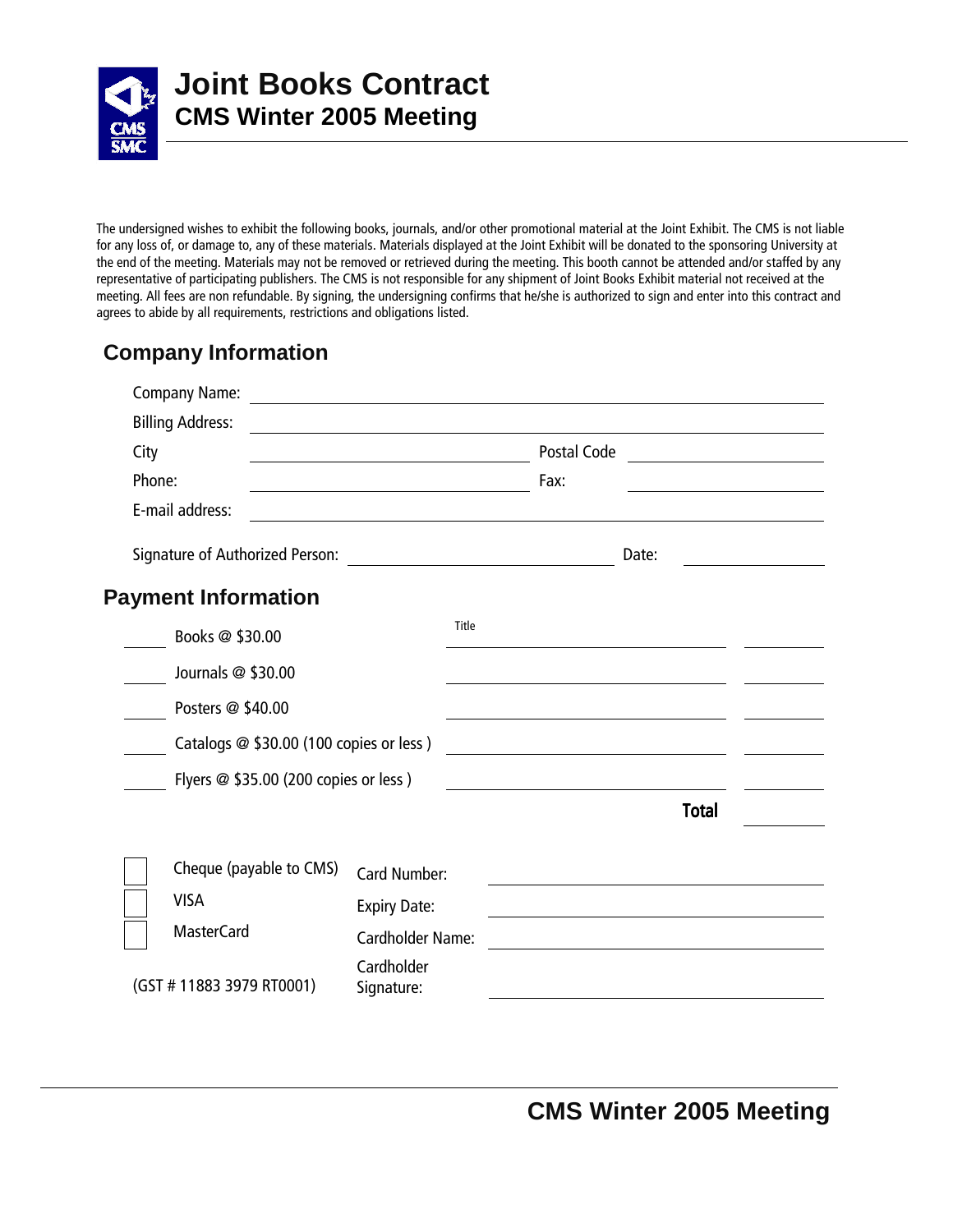

The Meeting Programme contains a detailed schedule of all meeting activities, talks and related abstracts, and will be distributed on-site to all participants. The overall size of the programme is 8 1/2" x 11".

#### **Deadlines:**

November 1, 2005 Reservation - the completed form and payment have to be received. November 10, 2005 Artwork - an electronic PDF has to be sent to meetings@cms.math.ca.

# **Company Information**

|        | Company Name:              |                |                                                                                 |          |             |  |
|--------|----------------------------|----------------|---------------------------------------------------------------------------------|----------|-------------|--|
|        | <b>Billing Address:</b>    |                |                                                                                 |          |             |  |
| City   |                            |                | the contract of the contract of the contract of the contract of the contract of |          | Postal Code |  |
| Phone: |                            |                |                                                                                 |          | Fax:        |  |
|        | E-mail address:            |                |                                                                                 |          |             |  |
|        | <b>Ad Specifications</b>   |                |                                                                                 |          |             |  |
|        | Full page                  | 7"x 9"         |                                                                                 | \$150.00 |             |  |
|        | $1/2$ page                 | $7''$ x 4 3/8" |                                                                                 | \$90.00  | Total \$    |  |
|        | <b>Payment Information</b> |                |                                                                                 |          |             |  |
|        | Cheque (payable to CMS)    |                | <b>Card Number:</b>                                                             |          |             |  |
|        | <b>VISA</b>                |                | <b>Expiry Date:</b>                                                             |          |             |  |
|        | <b>MasterCard</b>          |                | <b>Cardholder Name:</b>                                                         |          |             |  |
|        | (GST #11883 3979 RT0001)   |                | Cardholder<br>Signature:                                                        |          |             |  |
|        |                            |                |                                                                                 |          |             |  |
|        |                            |                |                                                                                 |          |             |  |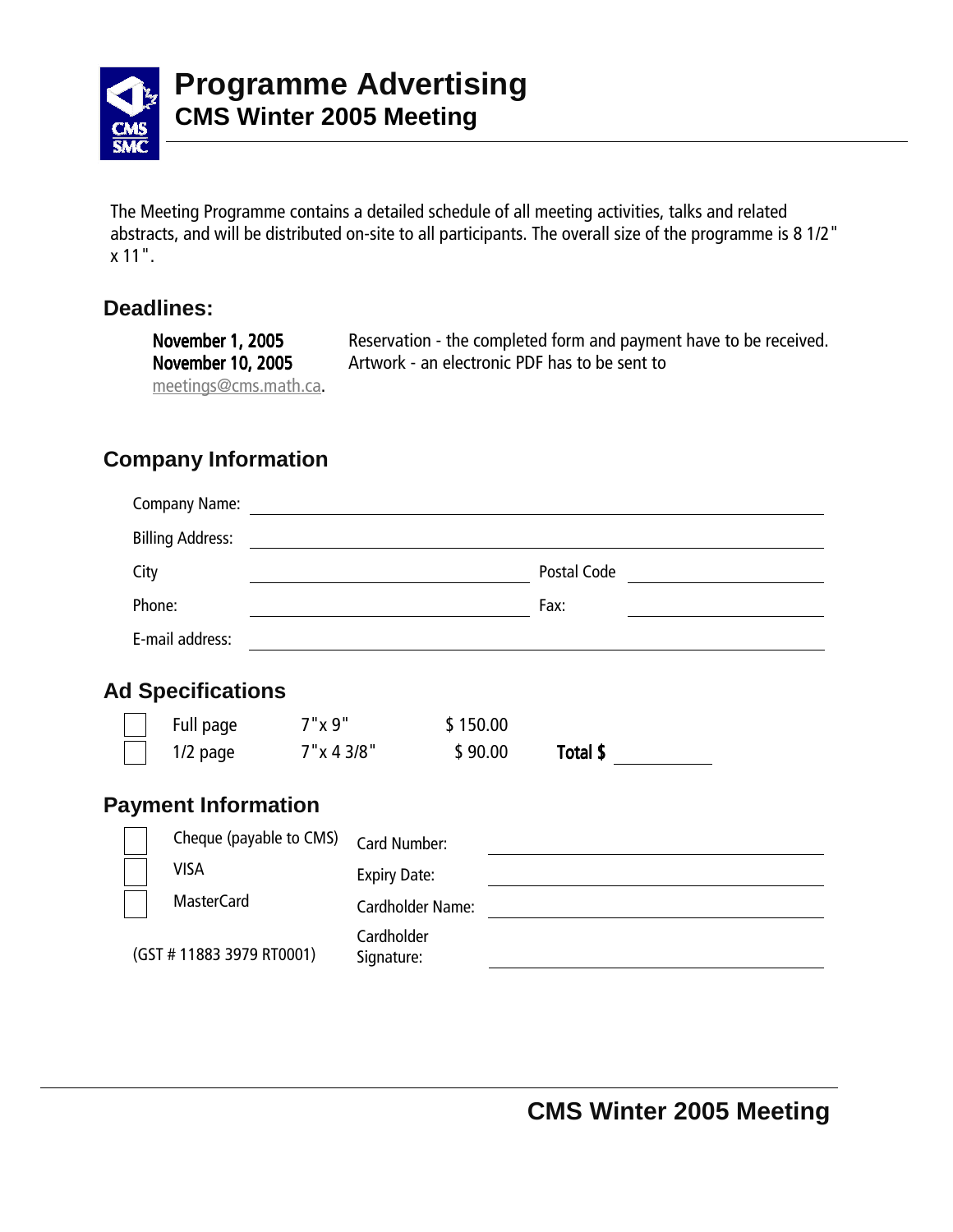

The Registration Package contains the Meeting Programme, badge, receipt, meal tickets and local information. It is distributed on-site and presents a great opportunity to advertise new products and draw meeting attendees to your exhibit.

## **Deadlines:**

| <b>November 15, 2005</b> | Reservation - the completed form and payment have to be received<br>at the CMS office.                         |
|--------------------------|----------------------------------------------------------------------------------------------------------------|
| December 5, 2005         | 500 copies of the flyer have to be received on-site. Shipping<br>information will be provided at a later date. |

## **Company Information**

| <b>Company Name:</b>    |             |  |
|-------------------------|-------------|--|
| <b>Billing Address:</b> |             |  |
| City                    | Postal Code |  |
| Phone:                  | Fax:        |  |
| E-mail address:         |             |  |

## **Payment Information**

| Flyer(s)                 | 9" x 12" maximum size    | \$120.00 | Total \$ |  |
|--------------------------|--------------------------|----------|----------|--|
| Cheque (payable to CMS)  | Card Number:             |          |          |  |
| <b>VISA</b>              | <b>Expiry Date:</b>      |          |          |  |
| <b>MasterCard</b>        | Cardholder Name:         |          |          |  |
| (GST #11883 3979 RT0001) | Cardholder<br>Signature: |          |          |  |
|                          |                          |          |          |  |

**CMS Winter 2005 Meeting**